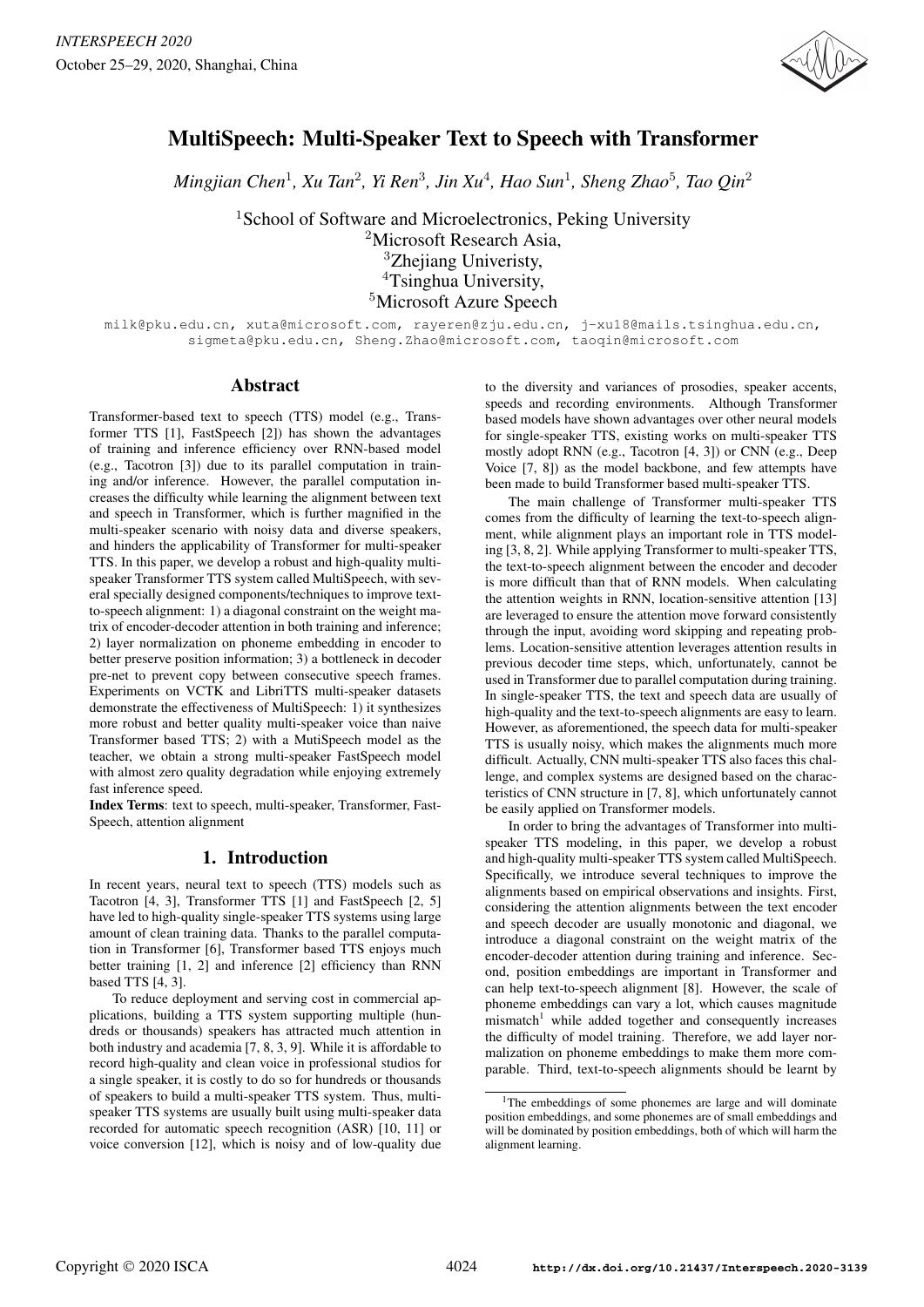

Figure 1: *The model structure of our proposed MultiSpeech. The green blocks are the newly added modules for multi-speaker TTS based on Transformer.*

attending to source phonemes while generating target speech frames. However, two adjacent speech frames are usually similar and standard Transformer decoder tends to directly copy previous frame to generate the current frame. Consequently, no alignments between text and speech can be learned. To prevent direct copy between consecutive speech frames, we employ a bottleneck structure in the decoder pre-net which encourages the decoder to generalize on the representation of speech frame instead of memorization, and forces the decoder to attend to text/phoneme inputs.

Experiments on VCTK and LibriTTS multi-speaker datasets show that 1) MultiSpeech achieves great improvements (1.01 MOS gain on VCTK and 1.46 MOS gain on LibriTTS) over naive Transformer based TTS and synthesizes robust and high-quality multi-speaker voice. 2) The three proposed techniques can indeed improve text-to-speech alignments, measured by the attention diagonal rate. 3) MultiSpeech model can be used as a teacher for FastSpeech and obtain a strong multispeaker FastSpeech model without quality degradation but enjoying extremely fast inference.

# 2. Background

*Transformer TTS.* Transformer based TTS (e.g. [1]) adopts the basic model structure of Transformer [6], as shown in Figure 1 (remove the green blocks). Each transformer block consists of a multi-head self-attention and a feed-forward network. Additionally, a decoder pre-net is leveraged to pre-process the melspectrogram frame, a mel linear layer is used to predict the melspectrogram frame and a stop linear layer to predict if should stop in each time step. Transformer can ensure parallel computation during training, which, as a side effect, harms the attention alignments between text and speech. As a result, it is challenging to build multi-speaker TTS on Transformer considering the complicated acoustic conditions in multi-speaker speech. In this paper, we analyze each component in Transformer TTS to figure out why it fails to learn alignments, and propose the cor-



Figure 2: *(a) The illustration of diagonal constraint in attention, where the above figure has a small diagonal constraint loss and the below figure has a large diagonal constraint loss. (b) The model structure of the pre-net bottleneck in decoder.*

responding modifications to improve the alignments.

*Multi-Speaker TTS.* Several works have built multi-speaker text to speech systems based on RNN [14, 15] and CNN [7, 8]. RNN-based multi-speaker model enjoys the benefits of recurrent attention computation as in Tacotron 2 [3], which can leverage the attention information in previous steps to help the attention calculation in current step. CNN-based multispeaker model [8] develops many sophisticated mechanisms in the speaker embedding and attention block to ensure the synthesized quality. VAE-based method [9] is further leveraged to handle noisy multi-speaker speech data [11]. Considering the advantages of Transformer including parallel training over RNN and effective sequence modeling over CNN, in this paper, we build multi-speaker TTS on Transformer model.

*Text-to-Speech Alignment.* Since text and speech correspond to each other in TTS, the alignments are generally monotonic and diagonal in the encoder-decoder attention weights. Previous works have tried different techniques to ensure the alignments in encoder-decoder model. Location sensitive attention [13] is proposed to align the source and target better by leveraging previous attention information. [16, 17, 18, 19] improve text-to-speech alignments by designing sophisticated techniques on attention. [8] design position encoding with its angular frequency determined dynamically by each speaker embedding to ensure the text-speech alignment. [4] uses large dropout in decoder pre-net and finds it is helpful for attention alignment. In this paper, we introduce several techniques to improve the alignments specifically in Transformer model.

### 3. Improving Text-to-Speech Alignment

In this section, we introduce several techniques to improve the text-to-speech alignments in MultiSpeech, from the attention, encoder and decoder part respectively, as shown in Figure 1.

#### 3.1. Diagonal Constraint in Attention

Monotonic and diagonal alignments in the attention weights between text and speech are critical to ensure the quality of synthesized speech [13, 16, 17, 8, 18, 19]. In multi-speaker scenario, the speech is usually noisy and different speakers have different speeds and acoustic conditions, making the alignments difficult.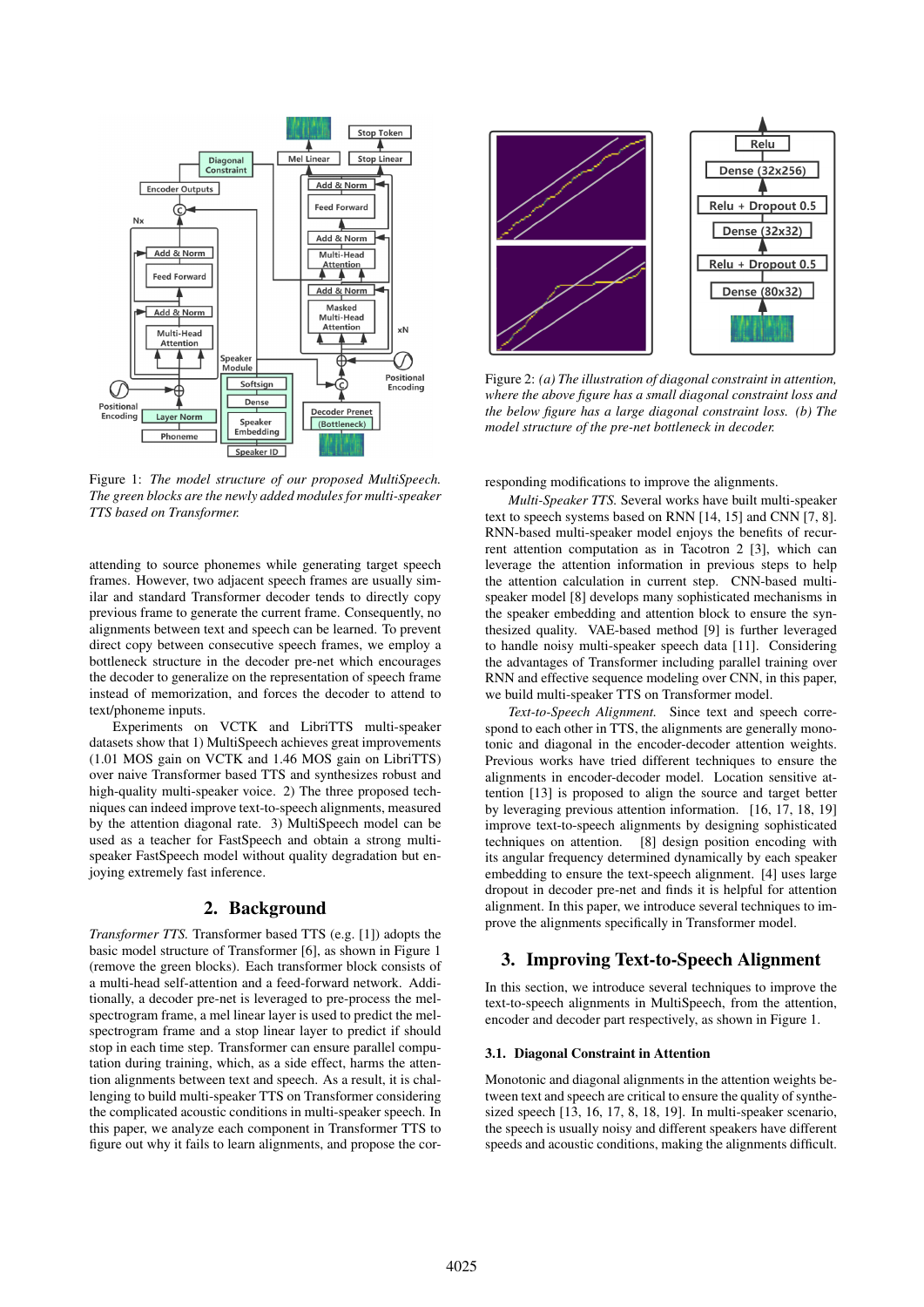Therefore, we propose to add diagonal constraint on the attention weights to force the model to learn correct alignments.

We first formulate the diagonal attention rate  $r$  as

$$
r = \frac{\sum_{t=1}^{T} \sum_{s=kt-b}^{kt+b} A_{t,s}}{S},
$$
\n(1)

where  $S$  is the length of speech mel-spectrogram and  $T$  is the length of text (phoneme or character).  $k = \frac{S}{T}$  is the slop for each training sample and  $b$  is a hyperparameter for bandwidth, both of which determine the shape the diagonal area.  $A_{t,s}$  is the  $t$ -th row and  $s$ -th column of the attention weight matrix  $A$ . The numerator represents how much weight lie in the diagonal area while the denominator represents the total attention weight which equals to speech length  $S$ . The diagonal constraint loss  $L_{DC}$  encourages larger attention weights in the diagonal area as shown in Figure 2, which is defined as  $L_{DC} = -r$ , where r is defined in Equation 1.  $L_{DC}$  is added on the original TTS loss with a weight  $\lambda$  to adjust the strength of the constraint.

In order to ensure the correct alignment during inference, we also add attention constrain in the autoregressvie generation process. We introduce an attention sliding window in the text side and compute the attention weights only within this window. The range of the window is [-1, 4], where 0 in the window represents the window center and is initialized as position 0 in the beginning. The window allows the predicted frame to attend on both previous 1 phoneme and future 4 phonemes of the center. We design a sliding window moving strategy: we define the attention centroid of s-th predicted frame as  $C_s = \left[ \sum_{t=0}^{T} (A_{t,s} * t) \right]$ . If  $C_s$  deviates the window center beyond 3 consecutive frames, we move the sliding window center one step forward.

Compared with the attention constraint strategy proposed in [8], our method has the following advantages: 1) our sliding window allows to attend to the previous position, and 2) we use attention centroid rather than simply the position of the highest attention weight within the current window as new sliding window center. These improvements can prevent the sliding window from moving forward too early, which usually results in skipping phonemes and fast speaking speed.

#### 3.2. Position Information in Encoder

The encoder of Transformer based TTS model usually takes  $x + p$  as input, where x is the embedding of phoneme/character token and  $p$  is positional embedding to give the Transformer model a sense of token order.  $p$  is usually formulated as triangle positional embeddings [6] and the scale of its value is fixed into  $[-1, 1]$ . However, the embedding x is learned end-to-end, and the scale of the its value can be very large or small. As a result, the position information p in  $x + p$  is relatively small or large, which will affect the alignment learning between the source (text) and target (speech) sequence.

To preserve the position information properly in  $x + p$ , we first add layer normalization [20] on  $x$  and then add with  $p$ , i.e.,  $LN(x) + p$ , as shown in Figure 1.  $LN(x)$  is defined as

$$
LN(x) = \gamma \frac{x - \mu}{\sigma} + \beta,\tag{2}
$$

where  $\mu$  and  $\sigma$  are the mean and variance of vector x,  $\gamma$  and  $\beta$  are the scale and bias parameters. In this case, the scale of phoneme embedding  $x$  can be restricted to a limited range by learning the scale and bias parameters in layer normalization.

In Transformer TTS [1], a scalar trainable weight  $\alpha$  is leveraged to adjust p before adding on x, i.e.,  $x + \alpha p$ . However, it cannot necessarily ensure enough position information in  $x + \alpha p$ , since a single scalar  $\alpha$  cannot balance the scales between position information  $p$  and embedding  $x$ , considering different phonemes/characters have different scales<sup>2</sup>. We also verify the advantage of our layer normalization over simple scalar trainable weight in the experiment part<sup>3</sup>.

#### 3.3. Pre-Net Bottleneck in Decoder

The adjacent frames of mel-spectrogram are usually very similar since the hop size is usually much smaller than the window size<sup>4</sup>, which means two adjacent frames have large information overlap. As a consequence, when predicting next frame given current frame as input in autoregressive training, the model is prone to directly copy some information from the input frame instead of extracting information from text side for meaningful prediction. The decoder pre-net in [4] leverages a structure like 80-256-128 where each number represents the hidden size of each layer in the pre-net, while the decoder pre-net in [3, 1] leverages a structure like 80-256-256-512, both with dropout rate of 0.5. The authors [4, 3] claim this structure can act like a bottleneck to prevent from copy (the hidden size is halved in the bottleneck, e.g., 128 vs.256 or 256 vs. 512). However, the melspectrogram with a dimension of 80 is first converted into 512 or 256 hidden and is then halved to 256 or 128, which is still larger than 80 and cannot necessarily prevent copy and learn alignments in multi-speaker scenario, according to our experiments. As shown in Figure 2, we further reduce the bottleneck hidden size to as small as  $1/8$  of the original hidden size (e.g., 32 vs. the original hidden size 256) plus with 0.5 dropout ratio, and the structure becomes 80-32-32-256. We found this small bottleneck size is essential to learn meaningful alignments and avoid direct copying input frame.

#### 4. Experiments and Results

In this section, we conduct experiments to verify the advantages of MultiSpeech and the effectiveness of the proposed techniques to improve text-to-speech alignments.

#### 4.1. Experimental Setup

*Datasets.* We conducted experiments on the VCTK [12] and LibriTTS [11] multi-speaker datasets. The VCTK dataset contains 44 hours speech with 108 speakers, while the LibriTTS dataset contains 586 hours speech with 2456 speakers. We convert the speech sampling rate of both corpus to 16KHz, and use 12.5ms hop size, 50ms window size to extract mel-spectrogram. We convert text into phoneme using grapheme-to-phoneme conversion [21] and take phoneme as the encoder input.

*Model Configuration.* The model structure of MultiSpeech is shown in Figure 1. Both the encoder and decoder use 4 layer transformer blocks. The hidden size, attention head, feedforward filter size and kernel size are 256, 2, 1024 and 9 respectively. In addition, the decoder pre-net bottleneck, as shown in Figure 2, is 32, which is 1/8 of the hidden size. For the speaker module as shown in Figure 1, we follow the structure in [8].

*Training and Inference.* We use 4 P100 GPUs, each with

<sup>2</sup>We do not normalize the input in decoder, since mel-specotrgram is not learnable and usually normalized into a fixed range. This point is also confirmed in [1], where the scalar trainable weight in decoder is much more stable and closer to 1 than that in encoder.

<sup>&</sup>lt;sup>3</sup>Our layer normalization is also better than learnable position embeddings since it still learns a global embedding for each position.

<sup>4</sup>The typical parameters of window size and hop size in TTS is 50ms and 12.5ms.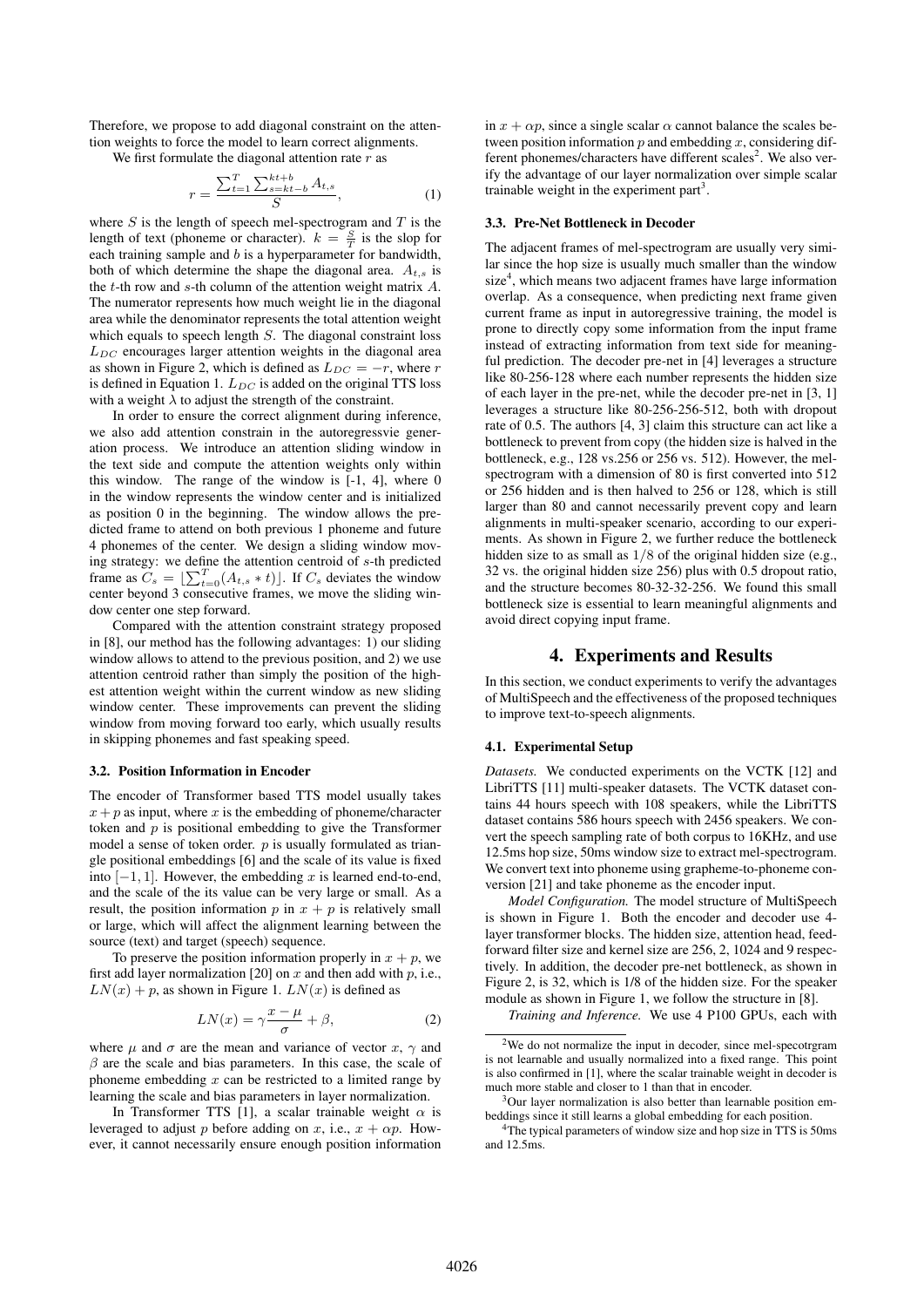batch size of about 20,000 speech frames. We use Adam optimizer with  $\beta_1 = 0.9$ ,  $\beta_2 = 0.98$ ,  $\epsilon = 10^{-9}$  and follow the learning rate schedule in  $[6]$ . The bandwidth  $b$  in the attention constraint is set to 50, and the weight  $\lambda$  of  $L_{DC}$  is set to 0.01 according to the valid performance. During inference, we use attention constraint as described in Section 3.1 to ensure the text-to-speech alignments. WaveNet [22] is used as vocoder.

*Evaluation.* We use MOS (mean opinion score) to measure the voice quality. Each sentence is judged by 20 native speakers. We also use the diagonal attention rate  $r$  to measure the quality of text-to-speech alignments. A higher MOS means better voice quality while a higher  $r$  means better alignments. For both VCTK and LibriTTS, we select 6 speakers (3 men and 3 women, each with 5 sentences) for evaluation respectively.

#### 4.2. The Quality of MultiSpeech

The MOS results are shown in Table 1. We compare our proposed *MultiSpeech* with 1) *GT*, the ground-truth recording, 2) *GT mel + Vocoder*, convert the recording into mel-spectrogram and then convert the mel-spectrogram to audio with Vocoder, and 3) *Transformer based TTS*, only add the speaker embedding module on naive Transformer based TTS model to support multiple speakers, without using any of our techniques. It can be seen that MultiSpeech achieves large MOS score improvements over Transformer based TTS. The MOS score of MultiSpeech on VCTK is close to *GT mel + Vocoder*. These results demonstrate the advantages of MultiSpeech for multi-speaker TTS. We show some demo audios and case analyses in this link<sup>5</sup>.

Table 1: *The MOS scores with* 95% *confidence intervals on VCTK and LibriTTS.*

| <b>Setting</b>        | VCTK            | <b>LibriTTS</b> |
|-----------------------|-----------------|-----------------|
| GT                    | $4.04 + 0.14$   | $4.14 \pm 0.16$ |
| $GT$ mel + Vocoder    | $3.89 + 0.20$   | $3.90 + 0.08$   |
| Transformer based TTS | $2.64 \pm 0.35$ | $1.49 \pm 0.09$ |
| MultiSpeech           | $3.65 + 0.14$   | $2.95 \pm 0.14$ |

#### 4.3. Method Analysis

*Ablation Study.* We first conduct ablation study on VCTK dataset to verify the effectiveness of each technique: diagonal constraint (DC) in attention, layer normalization (LN) in encoder, pre-net bottleneck (PB) in decoder. The results are shown in Table 2. After removing diagonal constraint (DC), layer normalization (LN) and pre-net bottleneck (PB) respectively, both MOS score and diagonal rate  $r$  drop. After further removing all the three techniques (-DC-LN-PB), both MOS and  $r$  drop largely. These ablation studies verify the effectiveness of the three techniques.

*Comparison between layer normalization and learnable weight.* We calculate the similarity between  $p$  and three settings: 1)  $LN(x) + p$ , our proposed layer normalization (*LN*); 2)  $x+\alpha p$ , the learnable weight (*LW*) used in [1]; 3)  $x+p$ , the naive Transformer baseline (*Baseline*). As shown in Table 3, the similarity of *LN* is in between *LW* and *Baseline*, which shows the position information in *LN* is neither too weak (as in *Baseline*) nor too strong (as in  $LW^6$ ) and is helpful for attention alignment. This is also verified by the diagonal attention rate  $r$  in

Table 2: *The MOS with* 95% *confidence intervals and diagonal attention rate* r *of the ablation study on VCTK.* −*DC means not using diagonal constraint during training and inference.* −*LN means using*  $x + p$  *as encoder input but not*  $LN(x) + p$ *.* −*PB means using pre-net structure like 80-256-256-256 instead of our proposed 80-32-32-256.*

| <b>Setting</b> | MOS             | r     |
|----------------|-----------------|-------|
| MultiSpeech    | $3.65 \pm 0.14$ | 0.694 |
| $-DC$          | $3.59 + 0.25$   | 0.502 |
| $-IN$          | $3.08 \pm 0.05$ | 0.637 |
| $-PR$          | $3.36 \pm 0.27$ | 0.658 |
| $-DC-LN-PB$    | $2.64 + 0.35$   | 0.366 |

Table 3. Our proposed *LN* achieves the highest r while *LW* the lowest, which demonstrates that too strong position dominates phoneme embedding and harms the attention alignment.

Table 3: *The comparison of similarity and diagonal attention rate* r *between LN, LW and Baseline settings.*

| <b>Setting</b>    | LN    | LW    | <b>Baseline</b> |
|-------------------|-------|-------|-----------------|
| <b>Similarity</b> | 0.126 | 0.184 | 0.089           |
| r                 | 0.694 | 0.506 | 0.637           |

#### 4.4. Extension on FastSpeech

We further use MultiSpeech as a teacher to teach a multispeaker FastSpeech [2] on VCTK dataset, following the setting in [2]. We select 6 speakers (3 men and 3 women, each with 10 sentences) for MOS evaluation. As shown in Table 4, we can obtain a strong FastSpeech model with nearly the same MOS score with MultiSpeech teacher.

Table 4: *The MOS score of multi-speaker FastSpeech on VCTK with* 95% *confidence intervals.*

| <b>Setting</b> | GT              | MultiSpeech     | FastSpeech      |
|----------------|-----------------|-----------------|-----------------|
| MOS.           | $4.02 \pm 0.09$ | $3.53 \pm 0.22$ | $3.45 \pm 0.13$ |

# 5. Conclusions

In this paper, we developed MultiSpeech, a multi-speaker Transformer TTS system that leverages diagonal constraint, layer normalization and pre-net bottleneck to improve the textto-speech alignments in multi-speaker scenario. Experiments on VCTK and LibriTTS multi-speaker datasets demonstrate effectiveness of MutiSpeech: 1) it generates much higher-quality and more stable voice compared with Transformer TTS baseline; 2) using MultiSpeech as a teacher, we obtain a strong multi-speaker FastSpeech model to enjoy extremely fast inference speed. In the future, we will continue to improve the voice quality of MultiSpeech and multi-speaker FastSpeech model.

<sup>5</sup>https://speechresearch.github.io/multispeech/

<sup>&</sup>lt;sup>6</sup>We check the final learnable weight  $\alpha = 2.62$ , which is much big-

ger than the single-speaker setting in [1] ( $\alpha$  is about 0.5). We guess that when added with different scales of phoneme embedding, *LW* simply learns a global large  $\alpha$  to highlight position embedding.